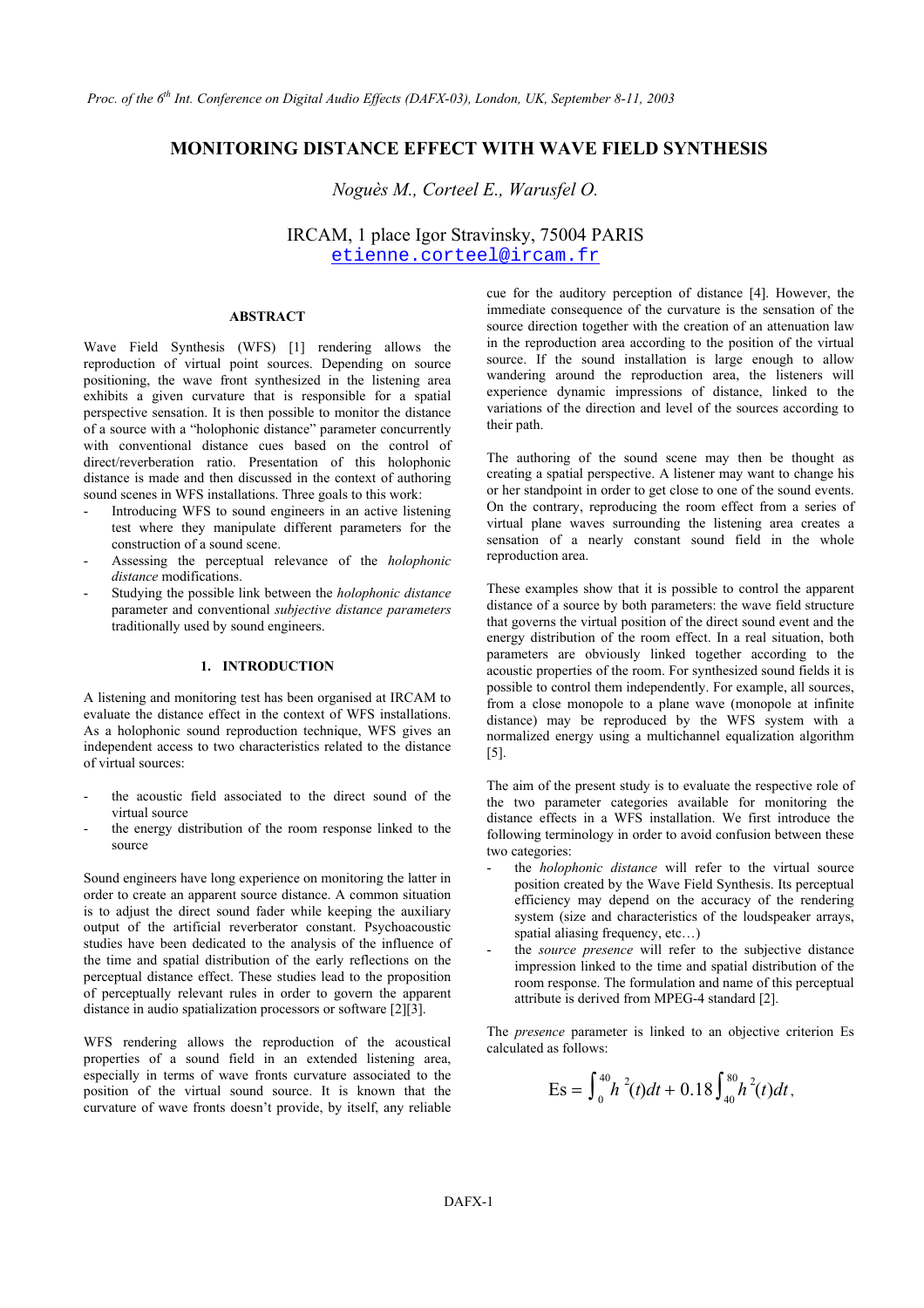where  $h(t)$  is the impulse response of the room. Refinements of this attribute can be found in [\[3\].](#page-3-1)

### **2. TEST PREPARATION**

## **2.1. Context of the experience: realistic perspective**

The general framework of the test consists in the authoring of a "realistic perspective", i.e. a perspective that could be experienced in real life situation. The musical example is a small ensemble of instruments with guitar trio and a lead female singer. Each source was recorded with close microphone, allowing complete freedom in the spatial organization of the sound scene.

# **2.2. Rendering setup**

The rendering setup used was composed of six MAP (Multi Actuator Panels) loudspeakers, each made of 8 transducers (cf Figure 1). The frontal array is made of 4 adjacent MAPs that forms a line of 5.3 m and allows the reproduction of sound event with point sources as well as plane waves. Seven room effect channels are synthesized using the IRCAM Spatialization software *Spat~*. These room effect channels are rendered by 3 plane waves in front, 2 side loudspeakers and 2 virtual loudspeakers synthesized by the rear panels.

For each source, a room effect can be synthesized according to the MPEG 4 perceptual parameters [\[2\].](#page-3-0) An interface was designed under MAX/MSP in order to monitor the sound scenes from dry recordings on a WFS rendering system.



Figure 1 : *WFS rendering setup with 4 MAPs at the front, 2 loudspeakers on the sides, 2 MAPs at the back. DS represents the virtual sound source location, R1-R7 refer to the reproduction of the 7 room effect channels*

## **2.3. Test procedure**

As an introducing example, a single source was reproduced, centred toward the frontal array, and the sound engineers could manipulate the *holophonic distance* in order to experience the changes in terms of localization variations when moving in the listening area (cf. [Figure 2\)](#page-1-0). A small portable MIDI fader is given to the sound engineers such that they can manipulate the target parameter while wandering in the listening area. 14 sound engineers participated to the different test experiments.



<span id="page-1-0"></span>Figure 2: Training experiment: monitoring the holophonic distance of the virtual source, while exploring the listening area.

# **3. EXPERIENCE 1**

#### **3.1. Description**

The goal of this experience is to check the perception of the *holophonic distance* in terms of perspective coherence. Two guitars are reproduced with a given holophonic distance. The third one is under control of the sound engineer who is asked to locate it between the two others at the same depth and using the holophonic distance parameter (cf. [Figure 3\)](#page-1-1). The sound engineer is invited to control the perspective walking around the listening area. Nine different test situations (distance, aperture and direction of the guitars pair) are proposed in random order to the sound engineer (cf. [Table 1\)](#page-2-0).



<span id="page-1-1"></span>Figure 3: *Experience 1 : the sound engineer is asked to put the three guitars at the same depth, by monitoring the holophonic distance of the central guitar.*

#### **3.2. Results**

[Figure 4](#page-2-1) shows for each configuration the mean values and quartiles repartition of the *holophonic distance* adjusted by subjects. These results show a strong correlation between holophonic distance tuned for the central guitar and the imposed holophonic distance of the side guitars (ANOVA Analysis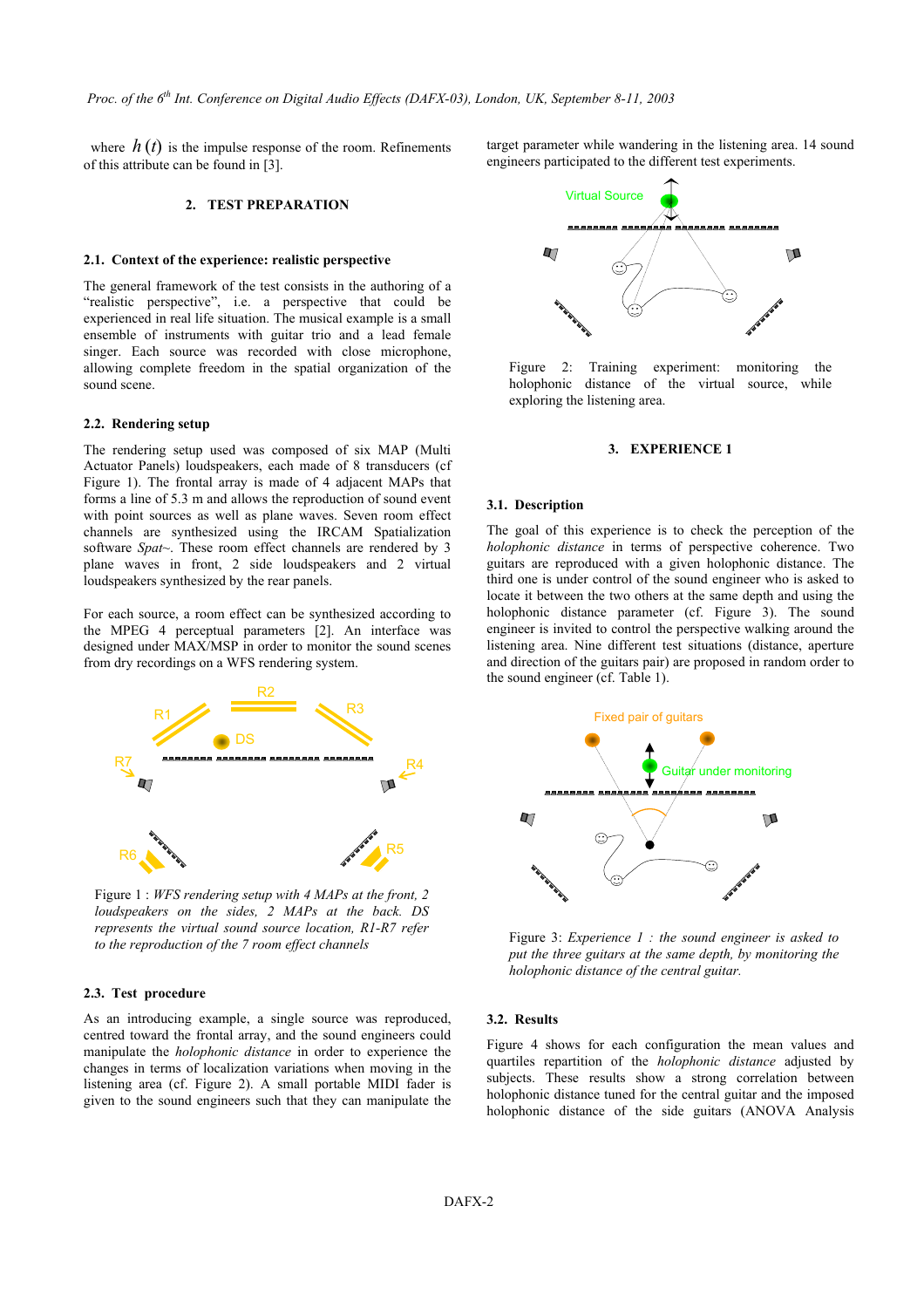returns  $p=3.79e^{-10}$  for centred / 30° situations;  $p=3.37e^{-8}$  for off centred / 30° situations and p=0.0003 for centred /60° situations). No significant correlation could be found with the other configuration type (direction, aperture).

|             | Pair Distance (m) | Pair aperture | Pair direction |
|-------------|-------------------|---------------|----------------|
| Situation 1 | 1,5               | $30^\circ$    | Centred        |
| Situation 2 | 1,5               | $60^\circ$    | Centred        |
| Situation 3 | 1,5               | $30^{\circ}$  | off centred    |
| Situation 4 |                   | $30^\circ$    | Centred        |
| Situation 5 |                   | $60^\circ$    | Centred        |
| Situation 6 |                   | $30^\circ$    | off centred    |
| Situation 7 |                   | $30^\circ$    | Centred        |
| Situation 8 |                   | $60^\circ$    | Centred        |
| Situation 9 |                   | $30^\circ$    | off centred    |

<span id="page-2-0"></span>Table 1: Configurations for experience 1

The range of the distance chosen by subjects is smaller than the range of distance imposed for the fixed guitars. This may come from some limitations of the rendering system. For distances shorter than 1,5 m, little spectral variations can be noticed and might have been rejected by the subjects. On the contrary, distances larger than 9 m are submitted to diffraction. This may have influenced subjects in their appreciation of the scene organization, especially if they explored very off-centred listening positions.

<span id="page-2-1"></span>

Figure 4: Experience 1. Mean values and quartiles of the holophonic distance adjusted by subjects.

## **3.3. Conclusion on experience 1**

Results of the first experience show that sound engineers had a reliable perception of the holophonic distance. They were able to use this parameter for monitoring the distance when authoring the sound scene in the WFS installations.

# **4. EXPERIENCE 2**

# **4.1. Description**

In natural situation, *holophonic distance* and *source presence* are linked together, according to the room behavior. The goal of this second experience is to check whether an authoring tool dedicated to WFS installation should link these two parameters in order to form a single one or if it should keep them independent.

The guitar trio is now reproduced with a specified holophonic distance and source presence, forming a reference plane in the virtual sound scene. The sound engineer is proposed to monitor the lead female voice in order to obtain a coherent sound scene (cf.[Figure 5\)](#page-2-2).

The global organization consists in:

- imposing different values of the *source presence* for the voice and allow the adjustment of its *holophonic distance*.
- imposing different *holophonic distances* for the voice and allow the adjustment of the *source presence*.
- presenting these situations in random order, without informing the subject which of the two types of distance parameter is under control (the subject manipulates a small portable midi fader which can be automatically remapped to the chosen parameter).

Twelve configurations are tested (cf. [Table 2](#page-3-4) and [Table 3\)](#page-3-5). Two reference planes are proposed for the guitar trio defined by the couple *holophonic distance* / *source presence*.



<span id="page-2-2"></span>Figure 5: *Experience 2: the sound engineer has to produce a coherent sound scene by monitoring a fader that is randomly mapped on the holophonic distance or the source presence of the lead voice.*

For best understanding, the results are analysed by group of configurations according to the parameter under control. It is reminded that all configurations were presented in a single test and with random order. The first part corresponds to the monitoring of the *source presence* and the second one corresponds to the monitoring of the *holophonic distance*.

|             | <i>Voice distance</i><br>(m) | guitars distance<br>(m) | guitars presence<br>(spec.units) |
|-------------|------------------------------|-------------------------|----------------------------------|
|             |                              |                         |                                  |
| Situation 1 |                              |                         | 78 (-14 dB)                      |
| Situation 2 |                              |                         | 78 (-14 dB)                      |
| Situation 3 | .5                           |                         | 78 (-14 dB)                      |
| Situation 4 |                              |                         | $63$ ( $-19$ dB)                 |
| Situation 5 | ۱۵                           |                         | $63$ ( $-19$ dB)                 |
| Situation 6 |                              |                         | $63$ ( $-19$ dB)                 |